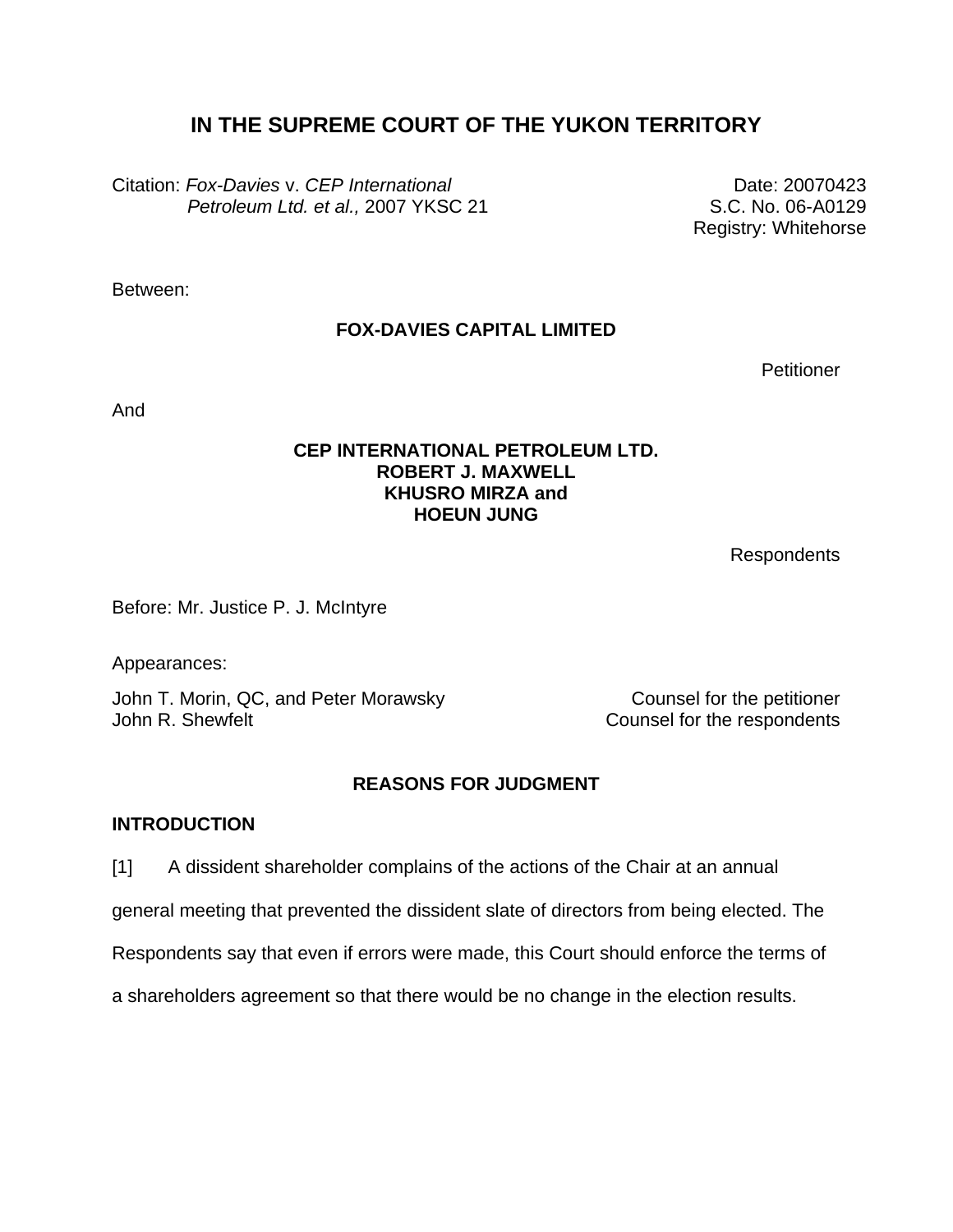### **NATURE OF PROCEEDING**

[2] Fox-Davies Capital Limited ("Fox-Davies") has applied under s. 146 of the Yukon *Business Corporations Act*, R.S.Y. 2002, c. 20, (the "YBCA") for the Court to review the conduct of the CEP International Petroleum Ltd. ("CEP") Annual General Meeting held on November 28, 2006 (the "AGM"). Specifically, Fox-Davies seeks to invalidate the election of directors proposed by management and substitute a panel of directors proposed by itself.

[3] Fox-Davies also applied for relief based on oppression or unfairness under s. 243 of the YBCA, but this was not pursued in argument before me. I will not comment further on it. In addition, the last section of the Respondents' written argument complained of inadmissible portions of affidavits filed by the Petitioner. During the course of oral argument, it became clear that no arguably inadmissible portions of the affidavits were relied on or necessary to the Petitioner's argument. I agree generally with the principle that because this was not an interlocutory proceeding, hearsay was not permissible, nor were statements admissible that might be described as opinion, adjectival descriptions, or argument, but it would not be a useful exercise to refer to and rule on objectionable portions of the affidavit.

[4] CEP is a Yukon corporation with a head office in Calgary, Alberta. It explores for Canadian and international petroleum assets. The Petitioner, Fox-Davies is a minority shareholder. The individual respondent Robert J. Maxwell is the President, CEO, and a director of CEP. The individual respondents Khusro Mirza and Hoeun Jung, along with Maxwell, comprised a slate of three candidates who were nominated and ultimately elected at the AGM.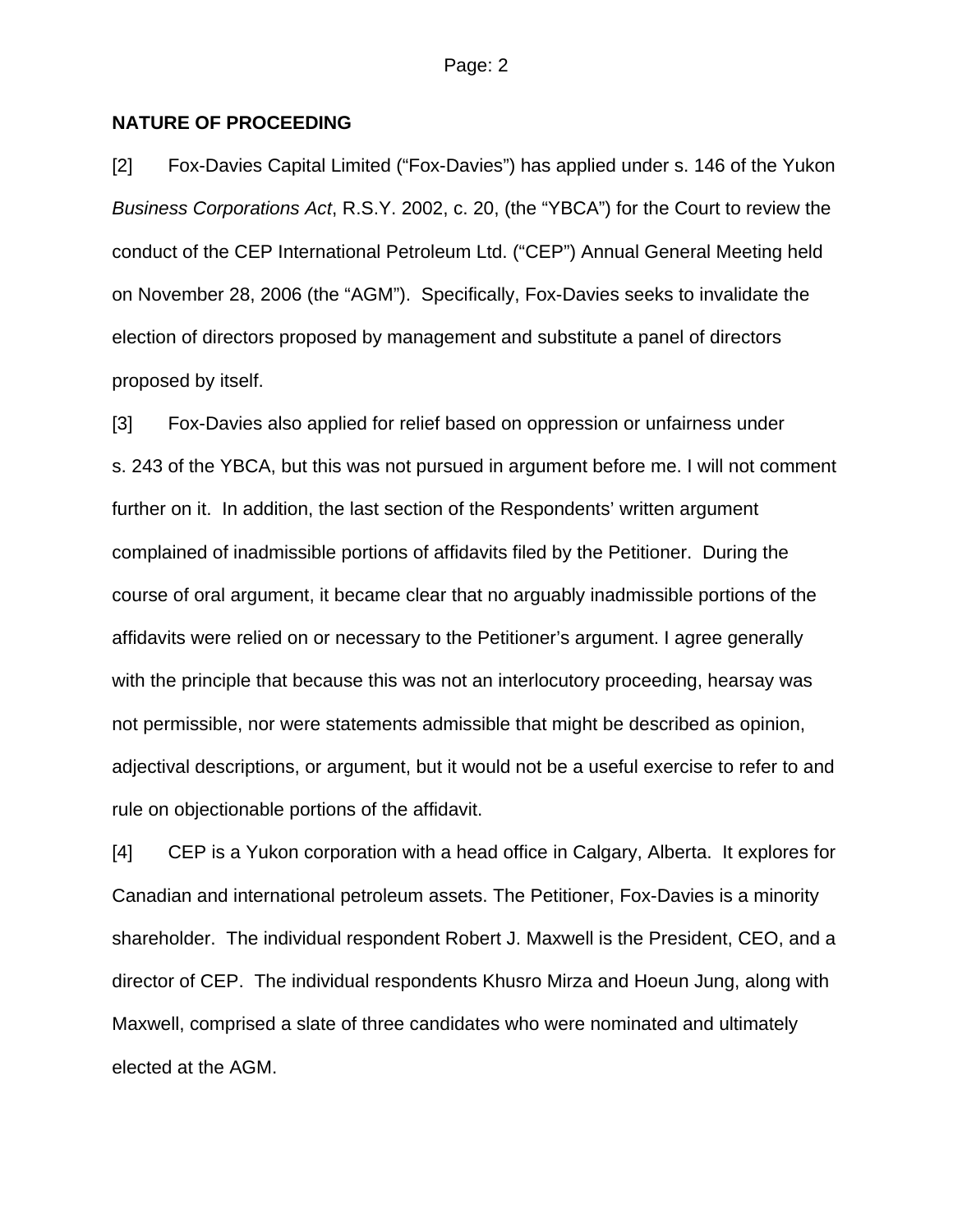## **APPROACH**

[5] Section 146 of the YBCA permits a corporation, shareholder, or director to apply

to the Supreme Court to determine any controversy with respect to an election of a

director. It gives wide discretion to the court as to the type of relief to be granted:

### **Supreme Court review of election**

- 146(1) A corporation or a shareholder or director may apply to the Supreme Court to determine any controversy with respect to an election or appointment of a director or auditor of the corporation.
	- (2) On an application under this section, the Supreme Court may make any order it thinks fit including, without limiting the generality of the foregoing, any one or more of the following
		- (a) an order restraining a director or auditor whose election or appointment is challenged from acting until determination of the dispute;
		- (b) an order declaring the result of the disputed election or appointment;
		- (c) an order requiring a new election or appointment, and including in the order directions for the management of the business and affairs of the corporation until a new election is held or appointment made;
		- (d) an order determining the voting rights of shareholders and of persons claiming to own shares.

[6] I use the heading "Approach" for this section to avoid the use of the phrase

"standard of review" which is better left to questions of appeal or judicial review. This is

similar to an appeal and so questions of law are to be decided on the basis of

correctness, tempered by an understanding of the surrounding business circumstances.

I agree with Holland J.'s comments in *Canadian Express Ltd. v. Blair et al*. (1989), 46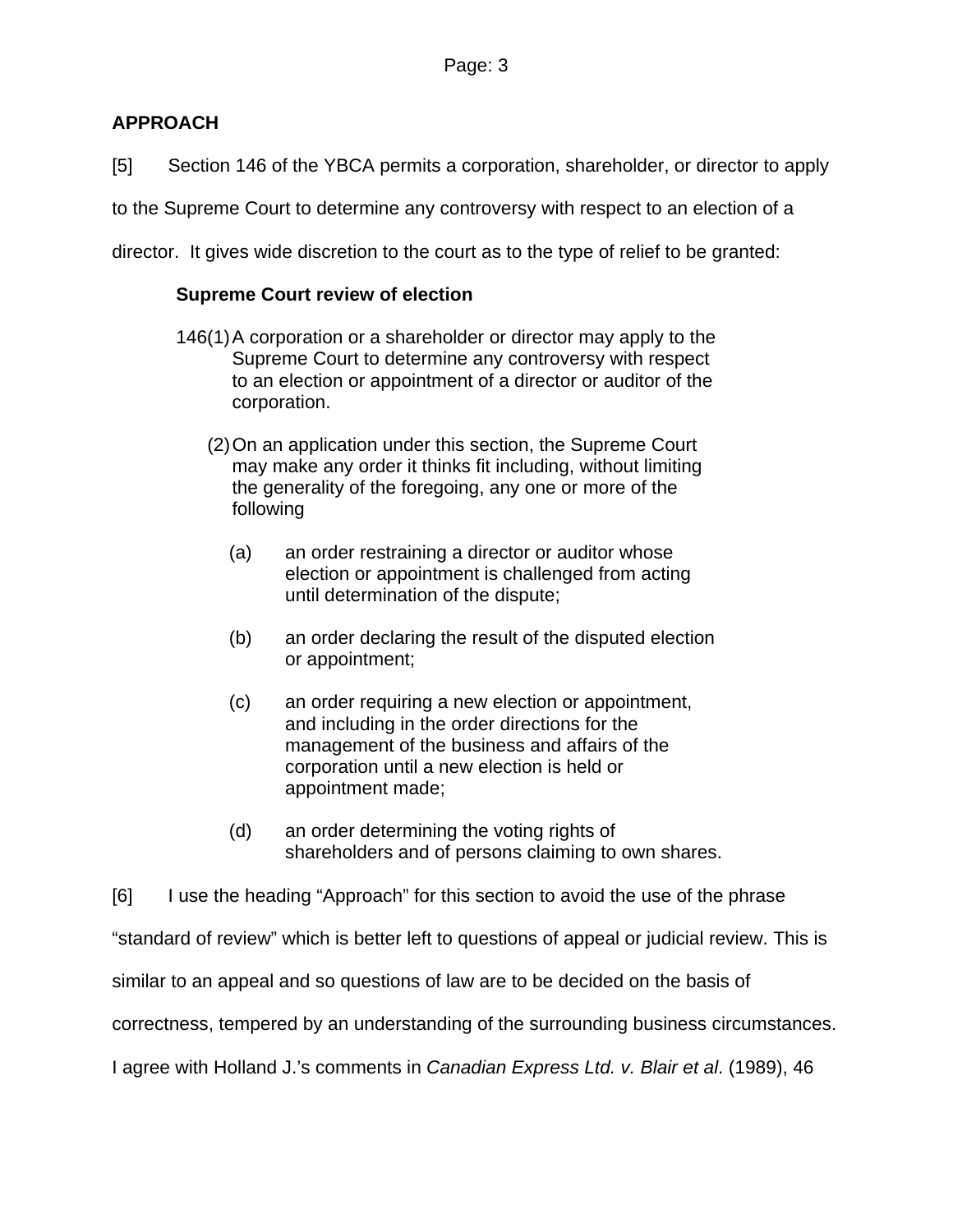B.L.R. 92, where, in considering disputed proxies, he held at p. 94: "the disputed proxies must be construed in light of surrounding circumstances and where possible in a manner consistent with business common sense." I also take guidance from Clarke J.'s statement at para. 55 of *Mercury Partners & Co. v. Cybersurf Corp*., [2003] A.J. No. 1741 that he was "reluctant to intervene as a political arbiter to settle internal political struggles of the… shareholders". Courts are generally reticent to interfere with the internal decisions of corporations, barring genuine errors of law or oppressive conduct. Exercise of discretion founded on correct principles of law will not be lightly overturned.

### **FACTS**

[7] CEP was founded in May 1998 by Robert Maxwell, Khusro Mirza, and two other parties who are not involved in this litigation. On April 26, 2002, a Shareholders Agreement was executed by a core group of founding or controlling shareholders. Article 5.1 reads:

> Directors. The Shareholders shall exercise the voting rights in respect of their Shares so that the following individuals will be directors of the Company: Olivier Lerolle, Robert Maxwell, Khusro Mirza, Lawrence Payne, two nominees of 33104 Yukon Inc., one of whom shall be Ashok Puri, and one nominee of 34347 Yukon Inc., in each case for so long as such person continues to be a Shareholder. The Shareholders may elect further directors in accordance with the Articles and By-laws of the Company.

[8] Starting roughly in 2006, tensions began to build between members of Fox-Davies and Maxwell, which culminated in a series of resignations, elections, and further resignations from the CEP Board. By the fall of 2006, in the wake of this confusion, only two active directors remained on the CEP Board, one of whom was Maxwell.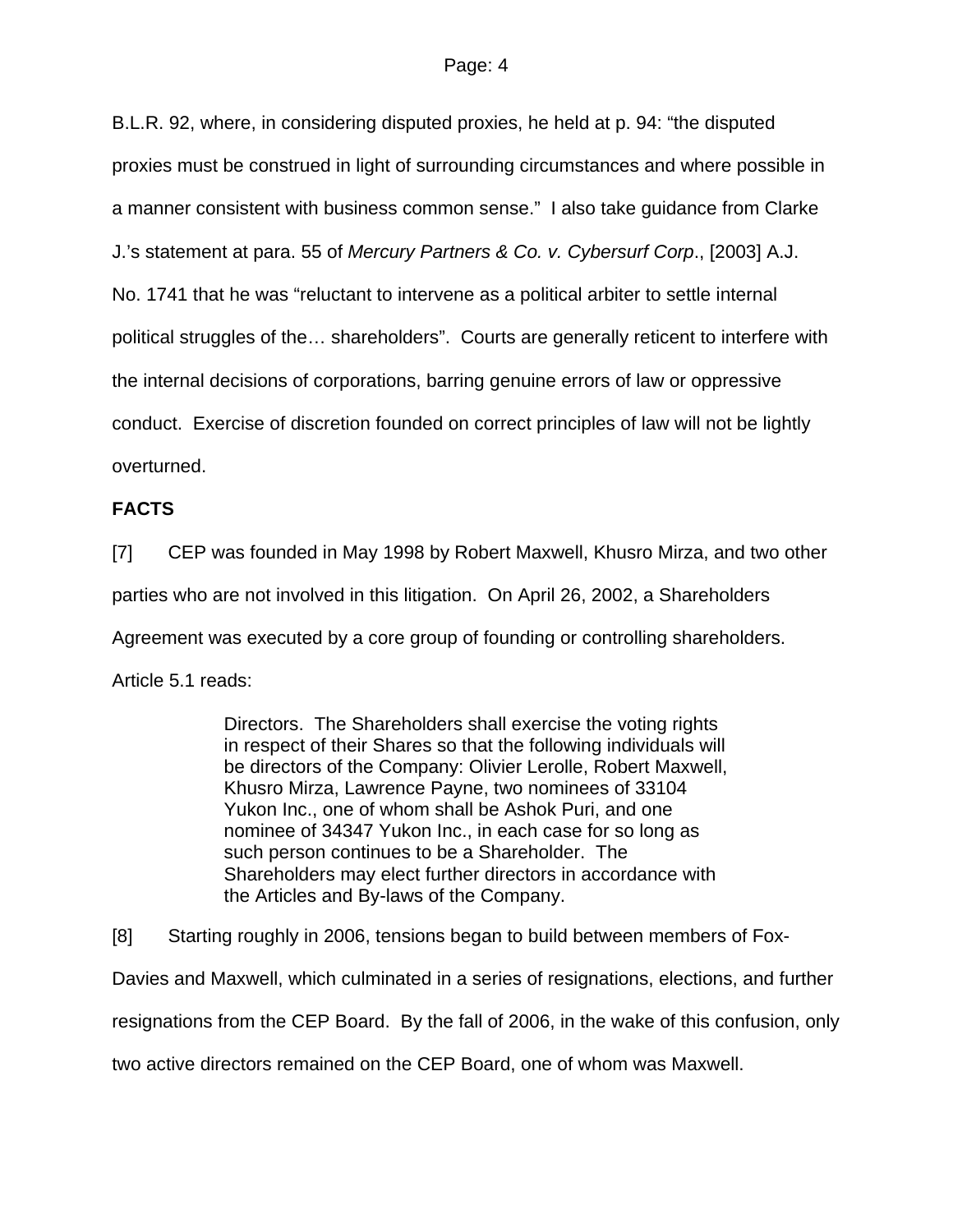[9] By October 10, 2006, Fox-Davies submitted a package of requisitions for a

meeting signed by 46% of the company's shareholders. Shortly after October 10, 2006,

CEP sent all shareholders a package giving notice of the AGM, at which new directors

would be elected. This package contained a form of proxy and an information circular.

The management circular nominated a slate of candidates (the "management slate")

including the respondents, Maxwell, Mirza and Jung.

[10] The management circular included two clauses, that are important to this case.

The first clause (the "Record Date Clause") concerns the record date and entitlement to

vote:

# VOTING SHARES AND PRINCIPAL HOLDERS THEREOF

The Corporation is authorized to issue an unlimited number of Class A Common Shares without nominal or par value (the "**common shares**" or the "**shares**"), of which 36,445,035 common shares are issued and outstanding as at October 10, 2006. Persons who are registered shareholders at the close of business on October 10, 2006 will be entitled to receive notice of and vote at the Meeting and will be entitled to one vote for each share held. [emphasis added]

[11] The second clause (the "Proxy Deadline Clause") concerns the proxy deposit

deadline:

Completed forms of proxy must be deposited at the office of the Corporation by facsimile…or by mail or hand to [CEP's Calgary office], not later than 48 hours, excluding Saturday's, Sundays and holidays, prior to the time of the Meeting, unless the chairman of the Meeting elects to exercise his discretion to accept proxies received subsequently. [emphasis added]

It is common ground that the deadline pursuant to this clause is 2:00 p.m. on

November 24, 2006.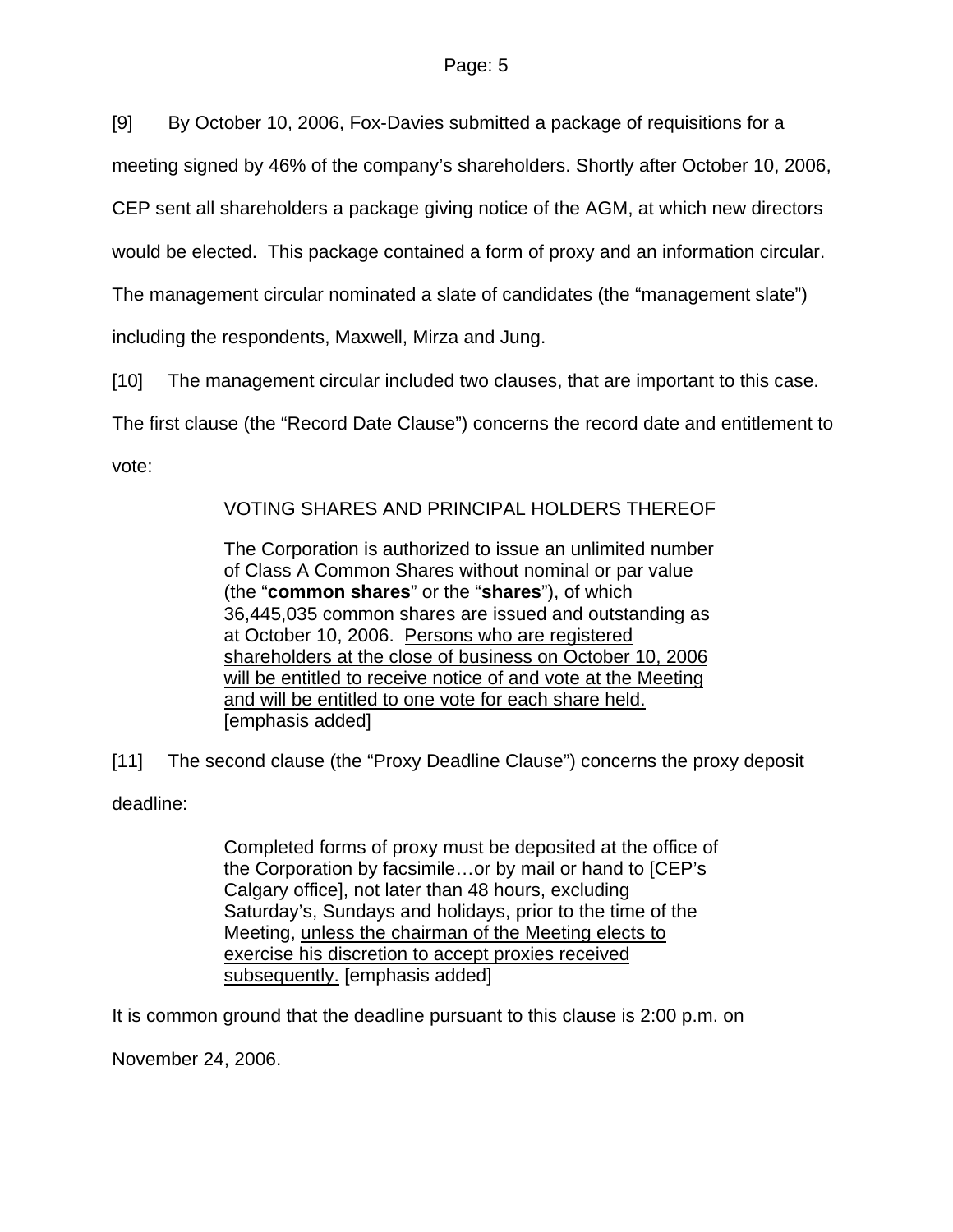[12] On November 6, 2006, Fox-Davies mailed a dissident proxy information circular to all CEP shareholders. In its circular, Fox-Davies included a proxy form nominating Mr. Morley-Kirk, Mr. Christie, and Mr. Baron as directors (the "Fox-Davies slate"), and stating the intention of this slate of directors to remove Maxwell and appoint Baron as Interim CEO.

[13] Fox-Davies also sent a letter to CEP requesting that Maxwell not act as chair at the AGM due to the anticipated conflict of interest. This suggestion was rejected by CEP who replied that special procedures would not be necessary since the issues would not be difficult, complex or out of the ordinary.

[14] CEP continued to issue shares for the company after the management circular was sent out, and accepted votes from these new shares. CEP also received proxies that were submitted after the November deadline. Fox-Davies takes the position that as a matter of law, none of these shares can be counted.

[15] At the AGM, Maxwell, acting as chair, heard submissions on the issues of the shares issued after the record date and the late proxies. These submissions were read by Mirza, from a text prepared in consultation with Maxwell and CEP legal counsel, complete with legal citations. Counsel for Fox-Davies was not permitted to see a copy of these submissions. After hearing the submissions, Maxwell recessed to seek legal advice from CEP's counsel, notably the same counsel that had helped prepare Mirza's submission, and then ruled that (1) proxies in respect of shares issued after October 10, 2006, were valid; and (2) proxies received after 2:00 p.m. on November 24, 2006, were valid.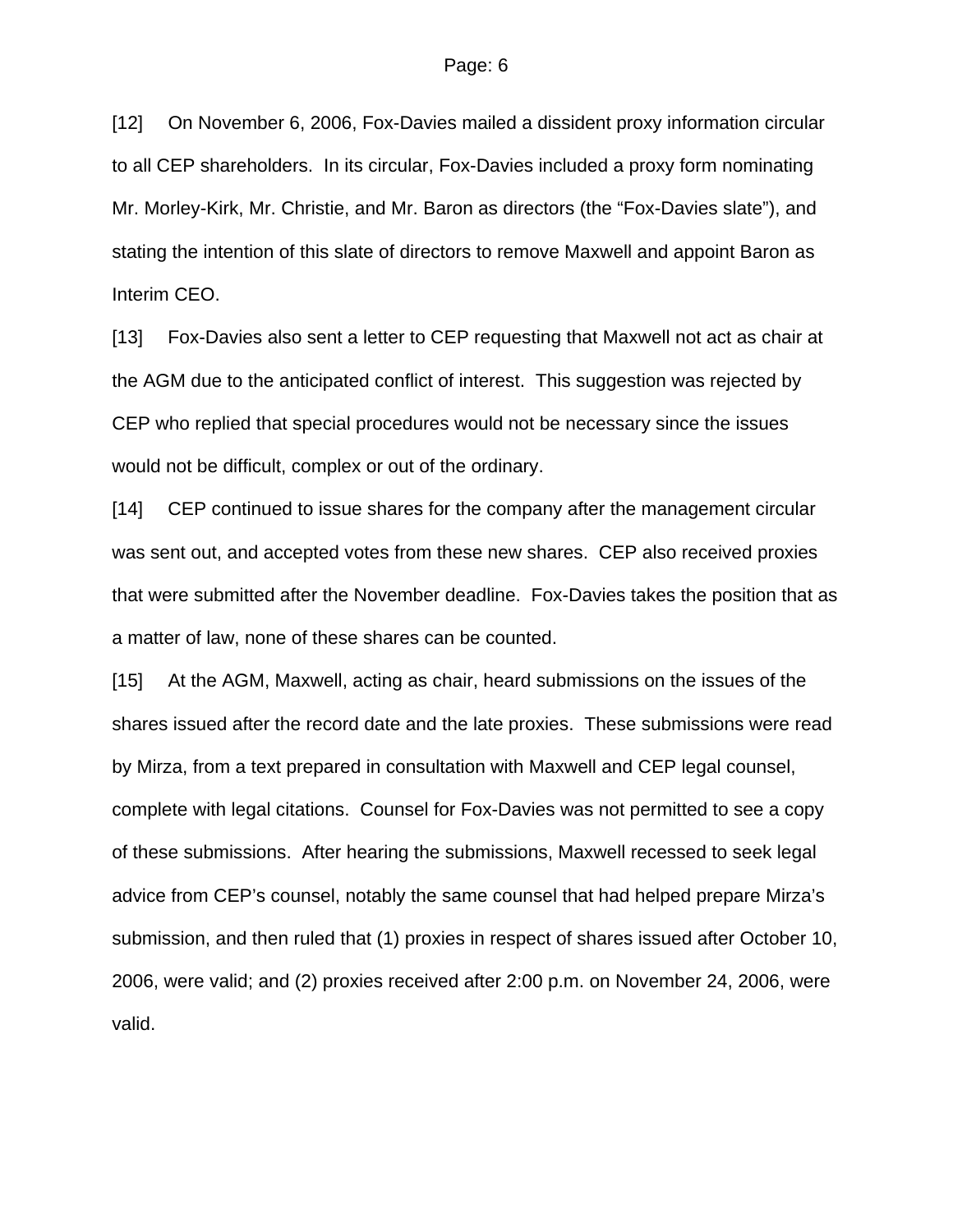#### Page: 7

[16] After making these rulings, Maxwell heard submissions contesting the validity of certain proxies, which were submitted by parties to the Shareholders Agreement that were not voted in favour of the management slate. These submissions were again read by Mirza, from a script prepared in consultation with Maxwell and CEP counsel. Counsel for Fox-Davies objected, stating that Fox-Davies had been taken by surprise as it was not aware of the Agreement. Mr. Maxwell again recessed to seek advice from counsel. He then ruled that the proxies against the management slate were invalid because the shareholders were attempting to vote their respective shares contrary to the terms of the Shareholder Agreement. He ruled that the proxies by the parties to the Shareholders Agreement in favour of the management slate were valid because the shareholders were voting their respective shares in accordance with the terms of the Shareholder Agreement.

[17] The Chair declared Maxwell, Mirza, and Jung elected as the three directors for the coming year. Had the shares issued after the record date not been counted, or if the Chair had not declared that shares could not be voted contrary to the provisions of the Share Agreement, the dissident slate would have been elected. Had the Chair ruled that dissident shareholders could only vote in accordance with the Shareholders Agreement, and rather than declaring proxies invalid declared them to be votes for management (as the Respondents would have me declare), then the management slate would win even if the Chair was incorrect as to the record date and acceptance of late proxies.

#### **ISSUES**

[18] The issues in this case are: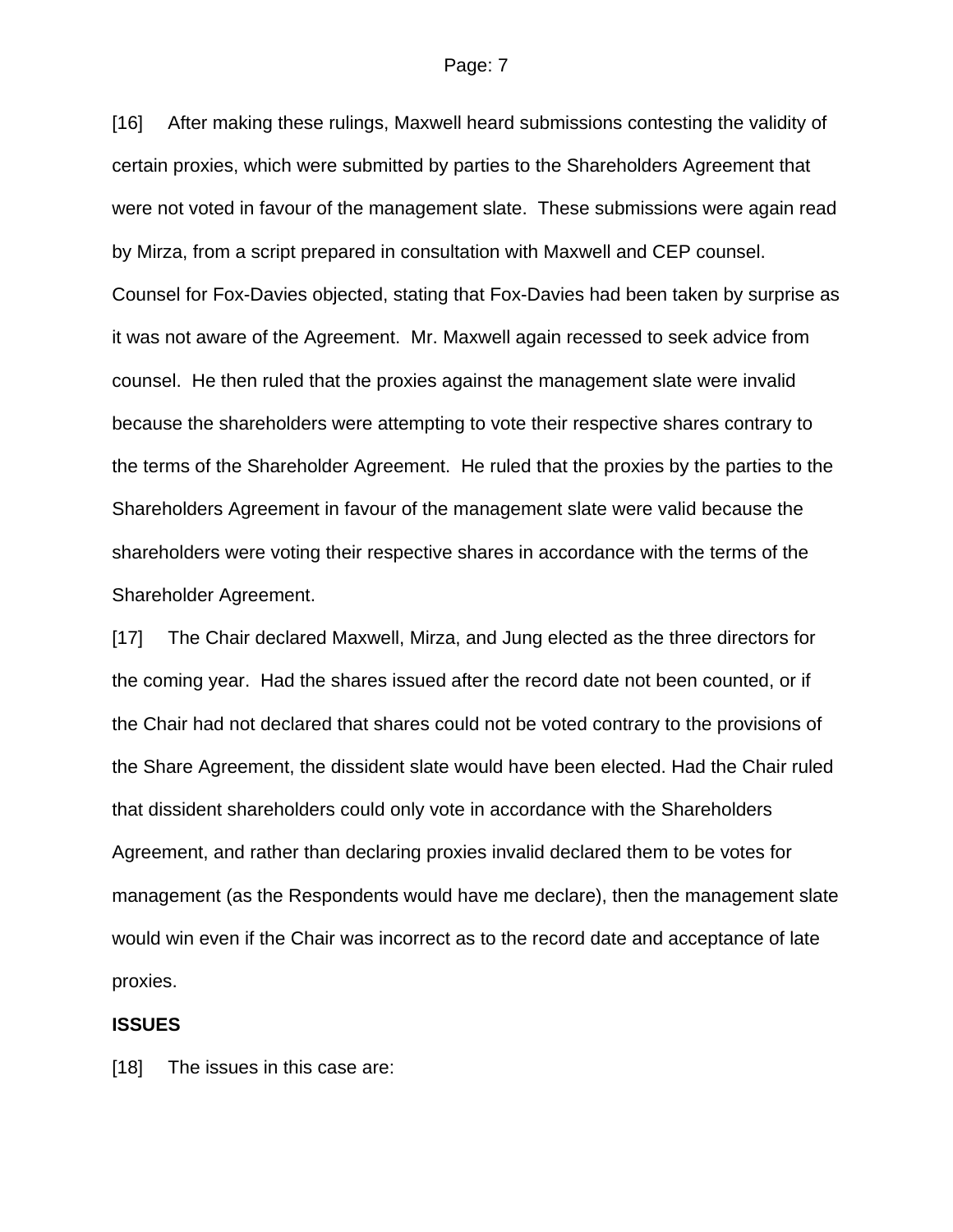- (1) Could shares issued after October 10, 2006, be voted at the AGM?
- (2) Could the chair exercise his discretion to count proxies submitted after the Proxy Deadline of 2:00 p.m. on November 24, 2006?
- (3) What was the impact of the voting restrictions in the Shareholders Agreement?

### **ANALYSIS**

### **(1) Could shares issued after October 10, 2006 be voted at the AGM?**

[19] Sections 135 and 139 of the YBCA set out the relevant law relating to record

dates in the Yukon and provide:

### **Record dates**

135(1) For the purpose of determining shareholders

- (a) entitled to receive payment of a dividend;
- (b) entitled to participate in a liquidation distribution; or
- (c) for any other purpose except the right to receive notice of or to vote at a meeting,

the directors may set in advance a date as the record date for that determination of shareholders, but the record date shall not precede by more than 50 days the particular action to be taken.

(2) For the purpose of determining shareholders entitled to receive notice of a meeting of shareholders, the directors may set in advance a date as the record date for that determination of shareholders, but that record date shall not precede by more than 50 days or by less than 21 days the date on which the meeting is to be held.

- (3) If no record date is set,
	- (a) the record date for the determination of shareholders entitled to receive notice of a meeting of shareholders shall be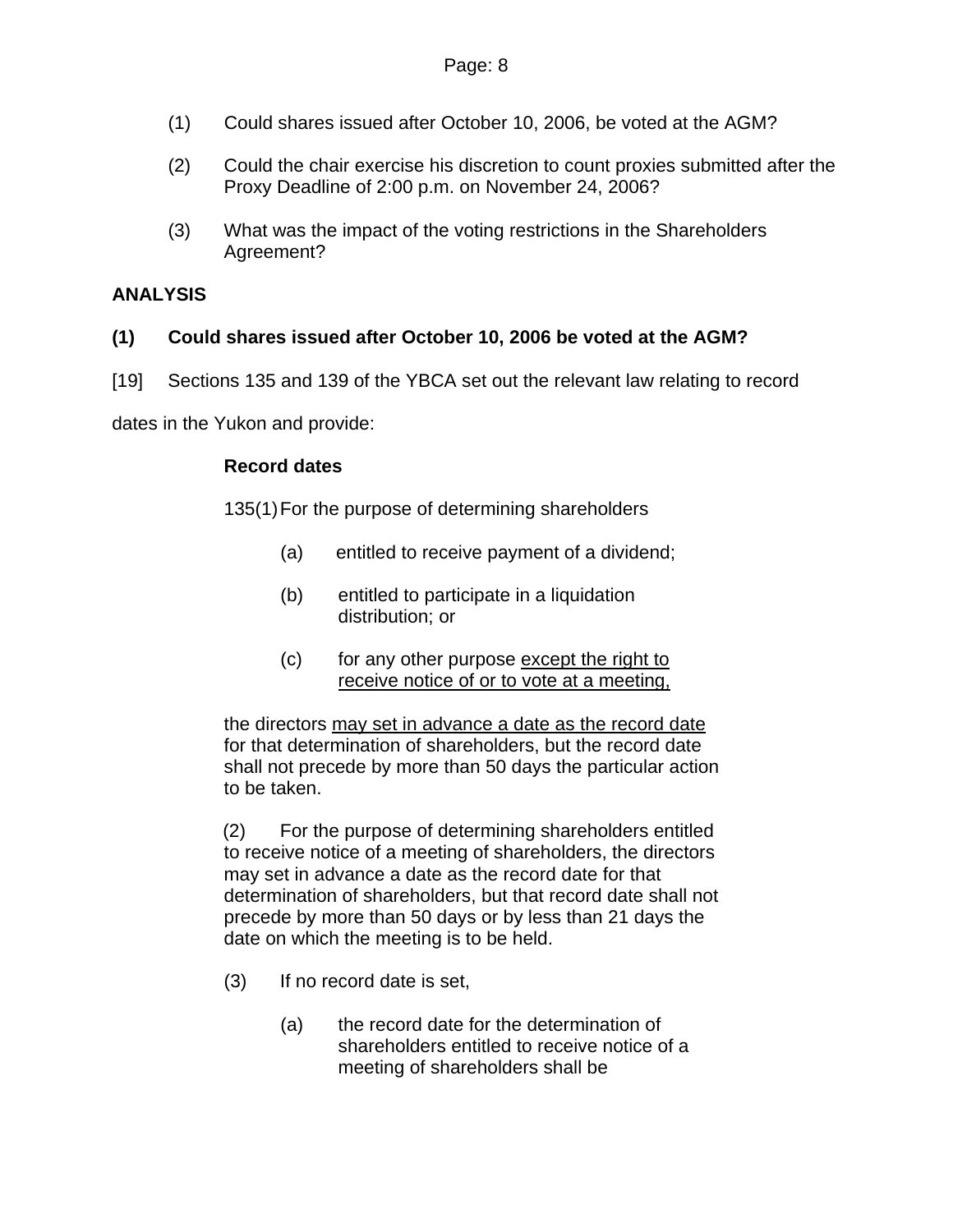- (i) at the close of business on the last business day preceding the day on which the notice is sent, or,
- $(ii)$  if no notice is sent, the day on which the meeting is held; and
- (b) the record date for the determination of shareholders for any purpose other than to establish a shareholder's right to receive notice of a meeting or to vote, shall be at the close of business on the day on which the directors pass the resolution relating to that purpose… [emphasis added]

### **Shareholder list**

139(1) A corporation having more than 15 shareholders entitled to vote at a meeting of shareholders shall prepare a list of shareholders entitled to receive notice of a meeting, arranged in alphabetical order and showing the number of shares held by each shareholder,

- (a) if a record date is set under subsection 135(2), not later than ten days after that date; or
- (b) if no record date is set,
	- (i) at the close of business on the last business day preceding the day on which the notice is given, or
	- (ii) if no notice is given, on the day on which the meeting is held.

(2) If a corporation sets a record date under subsection 135(2), a person named in the list prepared under paragraph (1)(a) is entitled to vote the shares shown opposite the person's name at the meeting to which the list relates, except to the extent that

- (a) the person has transferred the ownership of any of their shares after the record date; and
- (b) the transferee of those shares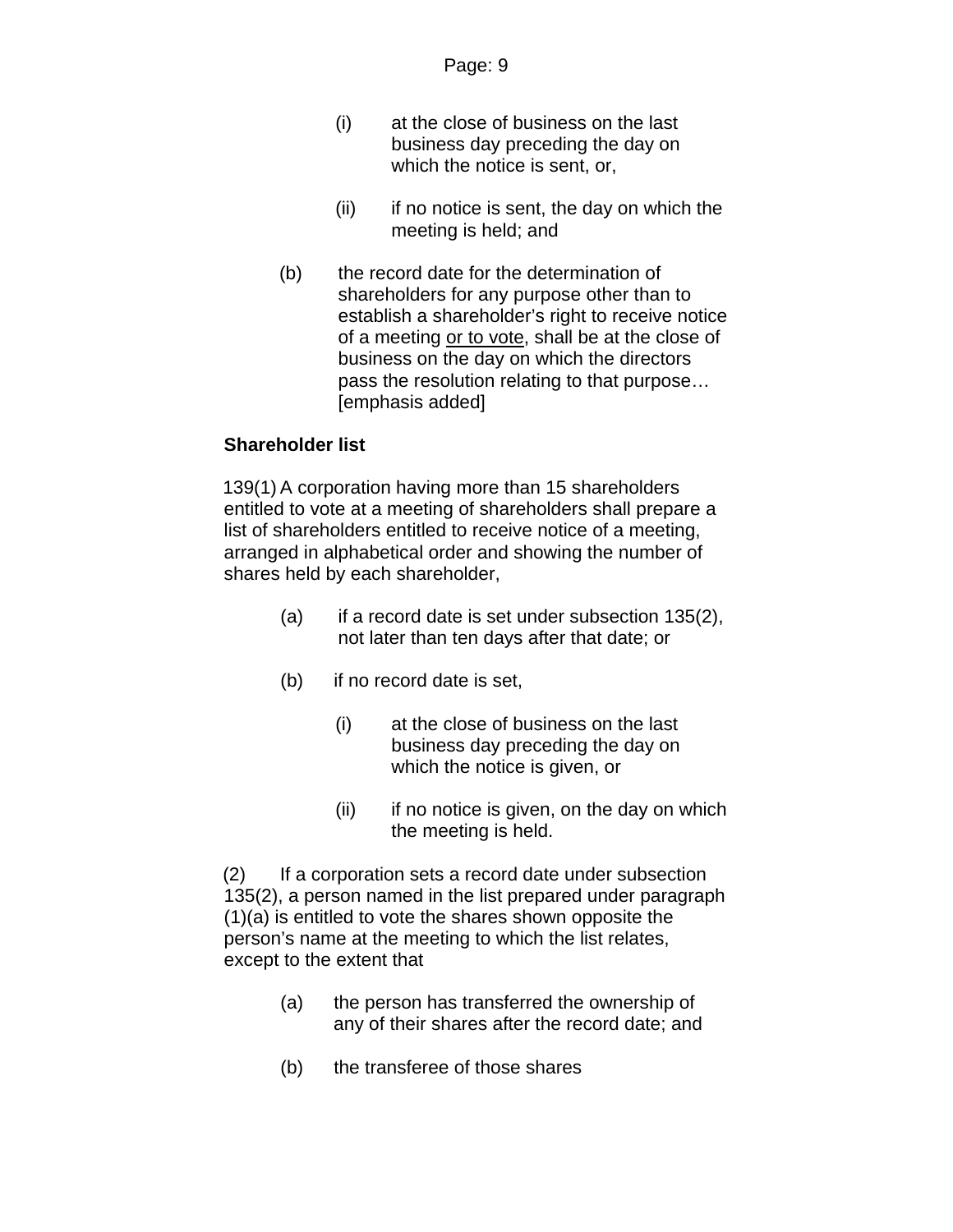- (i) produces properly endorsed share certificates, or
- (ii) otherwise establishes that the transferee owns the shares,

and demands, not later than 10 days before the meeting, or any shorter period before the meeting that the bylaws of the corporation may provide, that the transferee's name be included in the list before the meeting,

in which case the transferee is entitled to vote the shares at the meeting.

(3) If a corporation does not set a record date under subsection 135(2), a person named in a list prepared under subparagraph (1)(b)(i) is entitled to vote the shares shown opposite the person's name at the meeting to which the list relates except to the extent that

- (a) the person has transferred the ownership of any of the person's shares after the date on which a list referred to in subparagraph(1)(b)(i) is prepared; and
- (b) the transferee of those shares
	- (i) produces properly endorsed share certificates, or
	- (ii) otherwise establishes that the transferee owns the shares, and demands, not later than ten days before the meeting or any shorter period before the meeting that the bylaws of the corporation may provide, that the transferee's name be included in the list before the meeting,

in which case the transferee is entitled to vote the shares at the meeting.

- (4) A shareholder may examine the list of shareholders
	- (a) during usual business hours at the records office of the corporation or at the place where its central securities register is maintained; and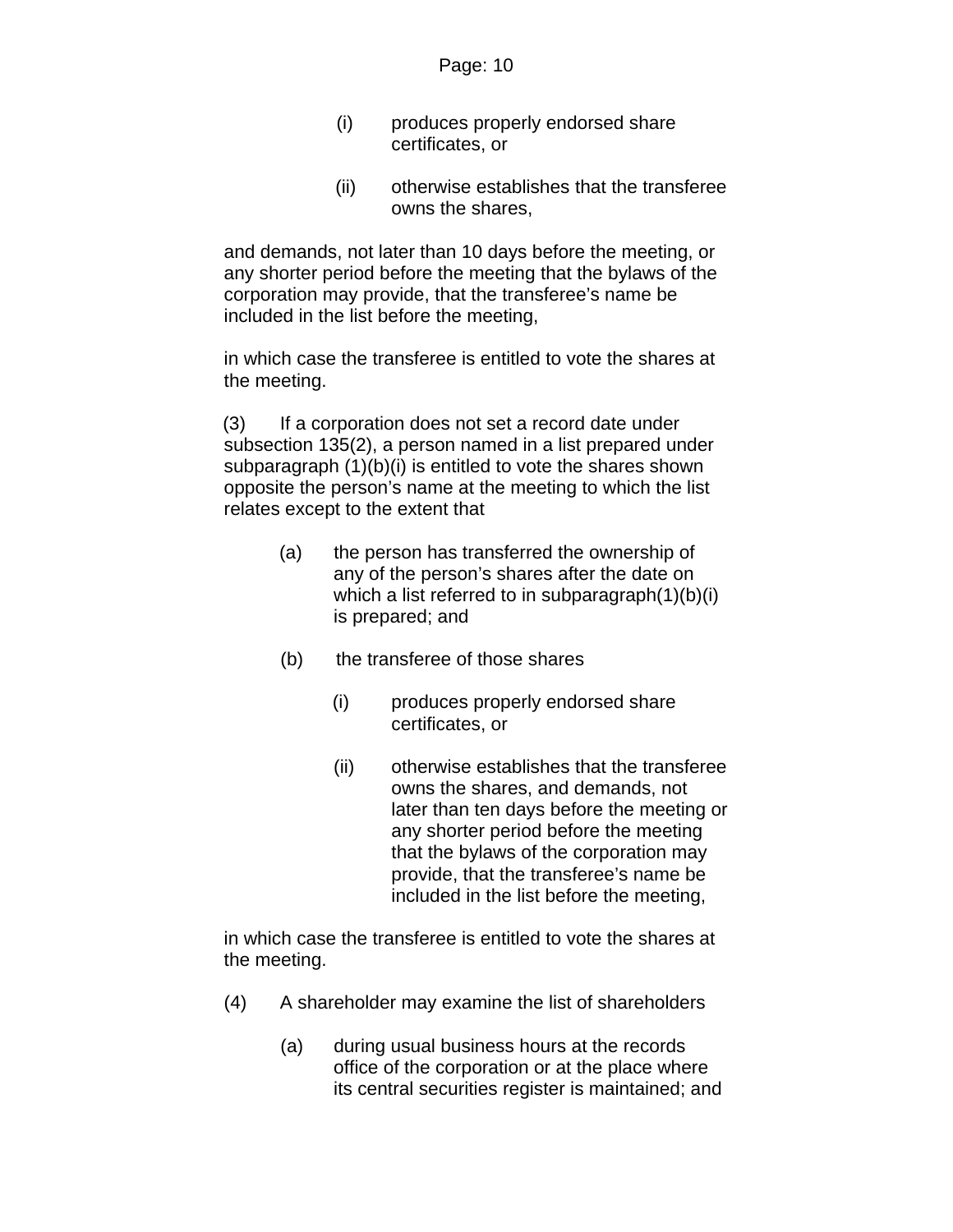(b) at the meeting of shareholders for which the list was prepared.

[20] Fox-Davies argues that the Record Date Clause set a record date of October 10, 2006, and thus restricted the shares that could be validly voted at CEP's AGM to shares issued and outstanding as at October 10, 2006, unless there was satisfactory proof that the shares had been transferred after that date. (It is agreed no such shares were transferred.)

[21] Fox-Davies relies on *Langset v. Langtec Capital Corp.,* [1997] B.C.J. No. 137 (S.C.) at para. 63 to support its interpretation of the YBCA. In that case, the B.C. Supreme Court held that the record date "establishes the point prior to a meeting when the shares that may be voted at a meeting is established, presumably to prevent late manipulations of the number of issued shares, among other things".

[22] In the alternative, Fox-Davies argues that even if the Record Date Clause did not have the effect of setting a record date, the same result would occur since ss. 139(1) and (3) of the YBCA required CEP to prepare a list of shareholders entitled to receive notice at the close of business on the last day preceding the day on which notice was given. Since the notice was given on or about October 10, 2006, only shares issued as of that date should be permitted to vote.

[23] The Respondents point out that the statutory language used in the YBCA is substantially different than that used in all other Canadian jurisdictions except Alberta. For example, the BC Act provides in s. 72 that the directors may set a record date for "the purpose of determining members, or members of a class of members, entitled to notice of, or to vote at, a general meeting…" (my emphasis). As a result, the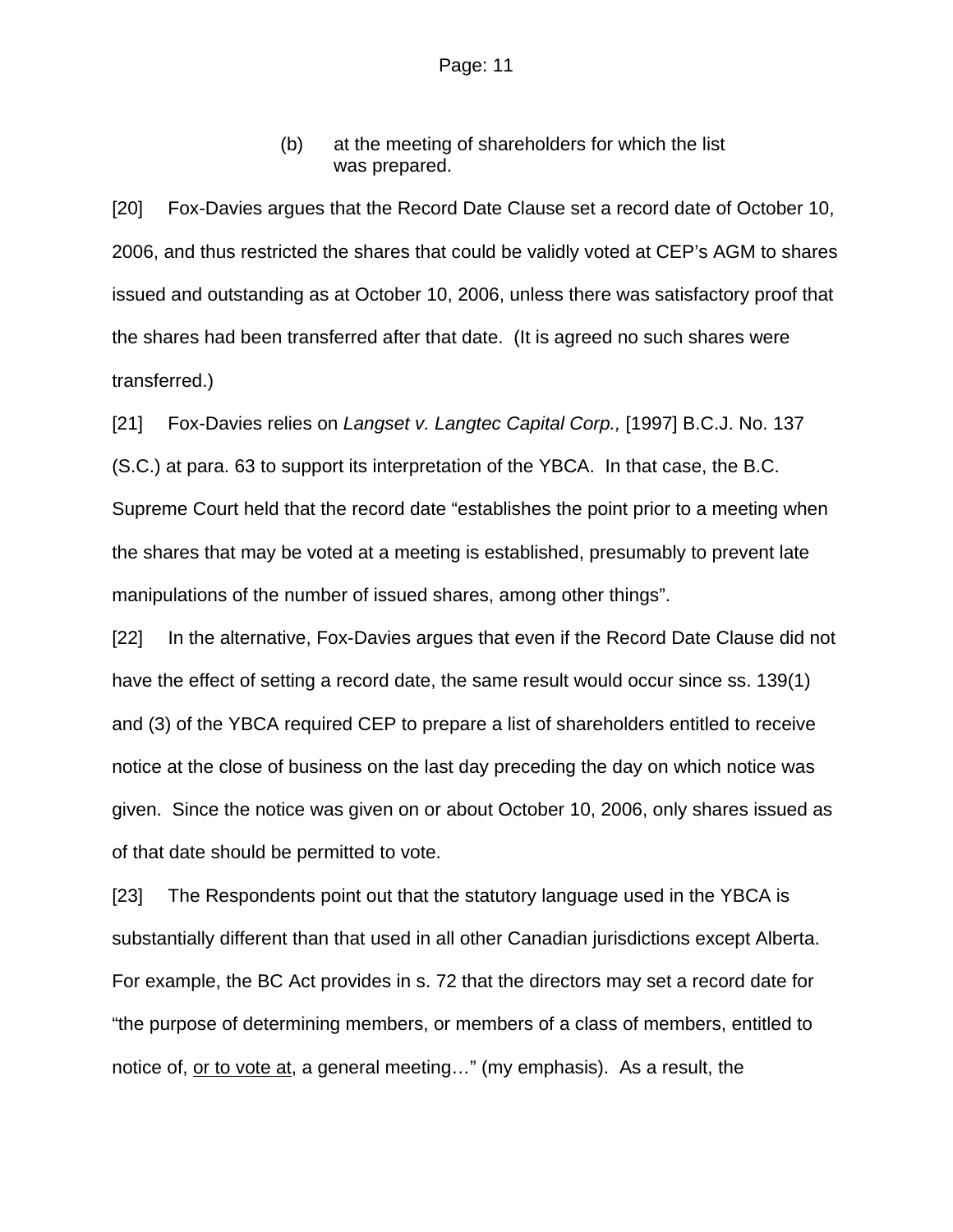Respondents argue that the case law provided by the Petitioner is of limited value. The Respondents urge the Court to find that the wording of the YBCA does not clearly disenfranchise shares issued after the "record date" and that the section should be limited to determining shareholders entitled to *receive notice*. They cite the wording of the YBCA as evidence that the Yukon legislature intended to provide a more voterfriendly regime to corporations registered in the Yukon than that enjoyed by other jurisdictions in Canada.

[24] I am in substantial agreement with the interpretation of the Petitioner in this case. The record date is a date by which voting is determined. The use of the word "may" in s. 135 refers to the fact that the directors of a company have the option of setting a specific date. However, if they choose not to set a date, then a record date is provided by law in s. 139. Either way the *Act* ensures that a record date will be set. There is a policy reason for this: the record date provides certainty to shareholders regarding how many individuals will be voting and allows them to make strategic decisions on how they themselves will vote. I am in agreement with the B.C. Supreme Court in *Langset* that a record date can prevent late manipulation of the voting process by diluting the shares. The Respondents have offered no support for their position that the Yukon legislature intended to create a different statutory regime than the rest of the country. There have been no references to Hansard, learned authors or Law Reform Commission reports. I find that although the wording is organized differently than in most jurisdictions, these words achieve the same result. I therefore find that, as a matter of law, shares issued after the record date of October 10, 2006, could not be voted at the AGM.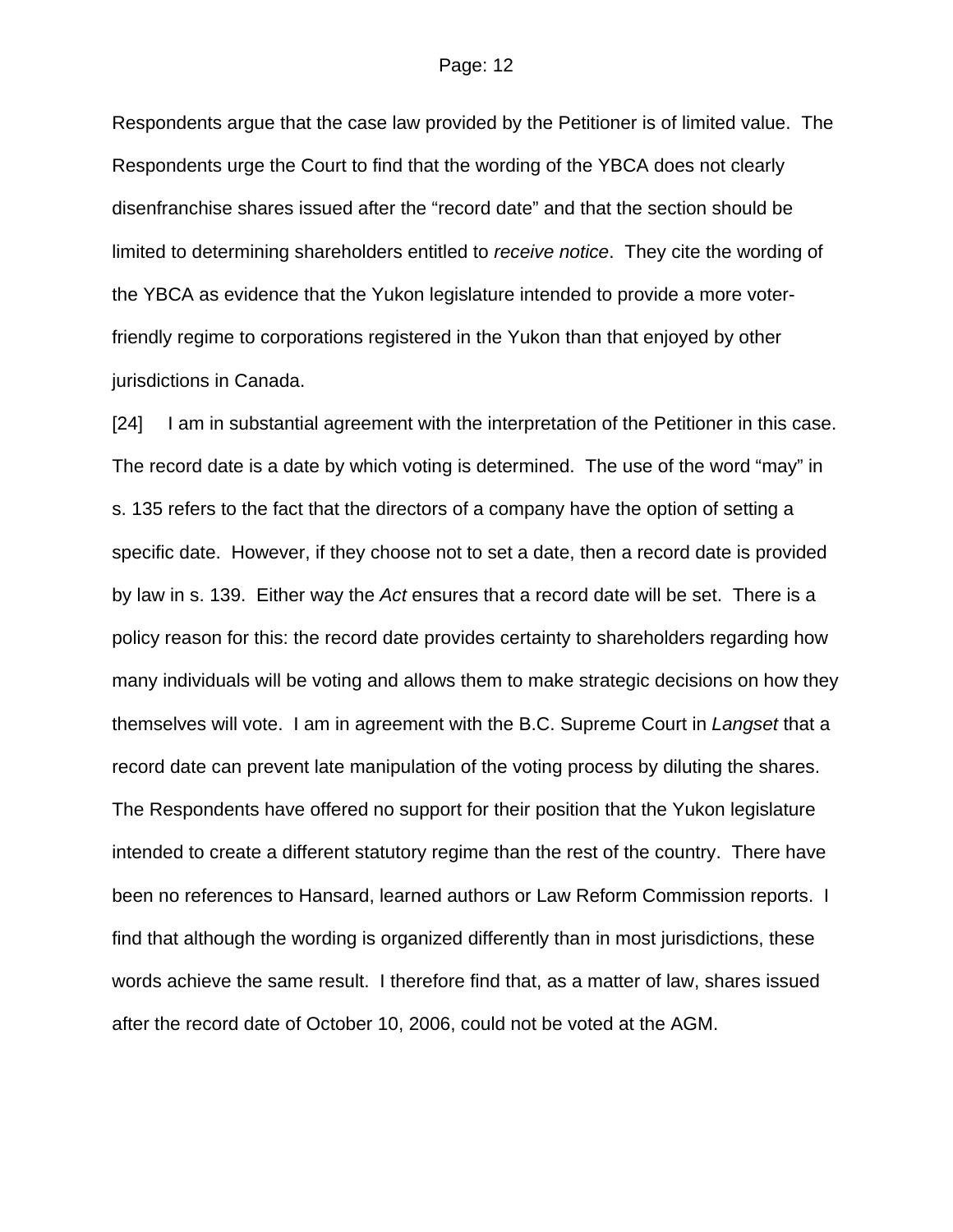### **(2) Could the chair exercise his discretion to count proxies submitted after the Proxy Deadline of 2:00 p.m. on November 24, 2006?**

[25] The number of proxies submitted after the Proxy Deadline on November 24, 2006, is too few to affect the outcome of the vote, and so this issue is somewhat moot. However, were it necessary to decide I would rule that, as a matter of law, the Respondents were not permitted to count proxies submitted after the deadline. [26] Essentially Fox-Davies has argued that while the CEP management circular purported to reserve discretion for the chairman to accept late proxies, no such discretion is provided for in CEP's By-Laws. Article 10.15 of the By-Laws states: "A proxy shall be acted upon only if, prior to the time so specified, it shall have been deposited by written instrument … with the corporation." Since Maxwell was obliged to conduct the AGM in accordance with the rules and procedures prescribed in the YBCA and in CEP's By-Laws he did not enjoy discretion to accept proxies deposited after the deadline.

[27] The Respondents submit that both section 150(5) of the YBCA, which deals with the appointment of proxyholders, and By-Law 10.15 employs permissive language. Section 150(5) states that "the directors may specify in a notice calling a meeting of shareholders a time … before which time proxies to be used at such meetings must be deposited." (my emphasis) By-Law 10.15 uses similar language. The Respondents have argued that by reserving a discretion, the directors introduced an element of uncertainty into whether proxies would be accepted after the deadline and thus could not be said to have specified a time by which proxies "must" be deposited. I do not agree with this interpretation of the law and find that the Proxy Deadline Clause did set a deadline after which proxies could not be counted, and that Maxwell, in accordance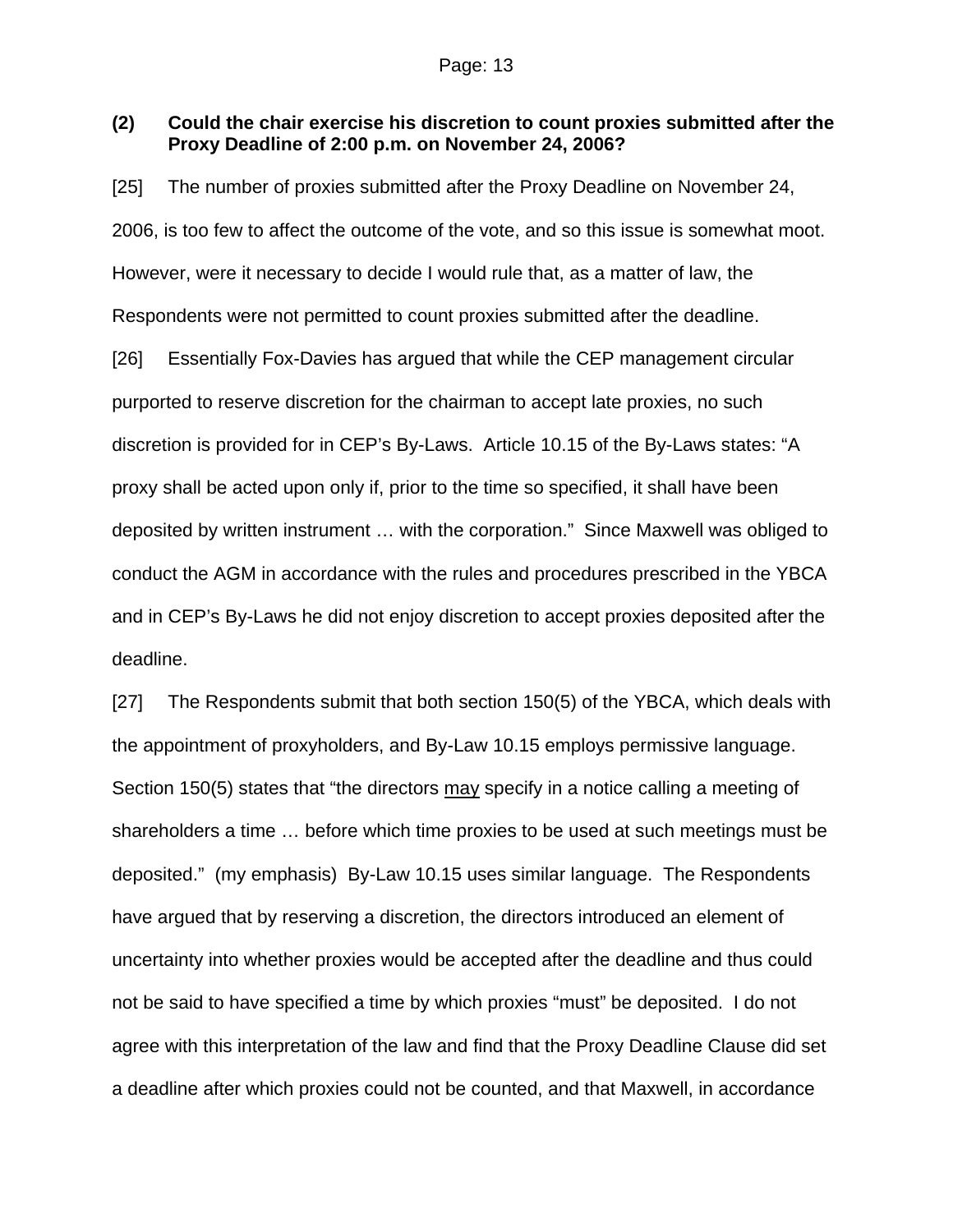with the YBCA and By-Laws did not retain any discretion to count late proxies.

Maxwell's decision was therefore wrong in law.

## **(3) What was the impact of the voting restrictions in the Shareholders Agreement?**

[28] Section 147 of the YBCA states:

### **Voting Agreement**

A written agreement between two or more shareholders may provide that in exercising voting rights the shares held by them shall be voted as provided in the agreement.

[29] I accept that as chair, Maxwell was not entitled to go behind the share register to determine voting rights not apparent on the face of the register, and therefore had no authority to invalidate proxies on the ground of non-compliance with the Shareholders Agreement. The Ontario High Court in *Marshall v. Marshall Boston Iron Mines Ltd.* (1981), 129 D.L.R. (3d) 378 (Ont. H.C.) and the B.C. Supreme Court in *Heil v. T.E.N. Private Cable Systems Inc.* (1993), 11 B.L.R. (2d) 54, have both held that the chair of a meeting should not deal with private arrangements that a registered shareholder may enter with other parties. The reason behind this principle is that the chair of a meeting will not normally have the time or capacity to decide complex legal questions at the meeting. See also *Kluwak* v. *Pasternak*, [2006] O.J. No. 4910 (Sup. Ct.) and the emphasis on preserving the integrity of voting procedures (para. 31). The result is that Maxwell did not have the discretion to invalidate the proxies submitted by parties to the Shareholders Agreement that did not comply with Shareholders Agreement. More particularly, he did not enjoy the discretion to *selectively invalidate* only those votes that were cast in favour of the opposing Fox-Davies slate and count those cast in favour of his own slate.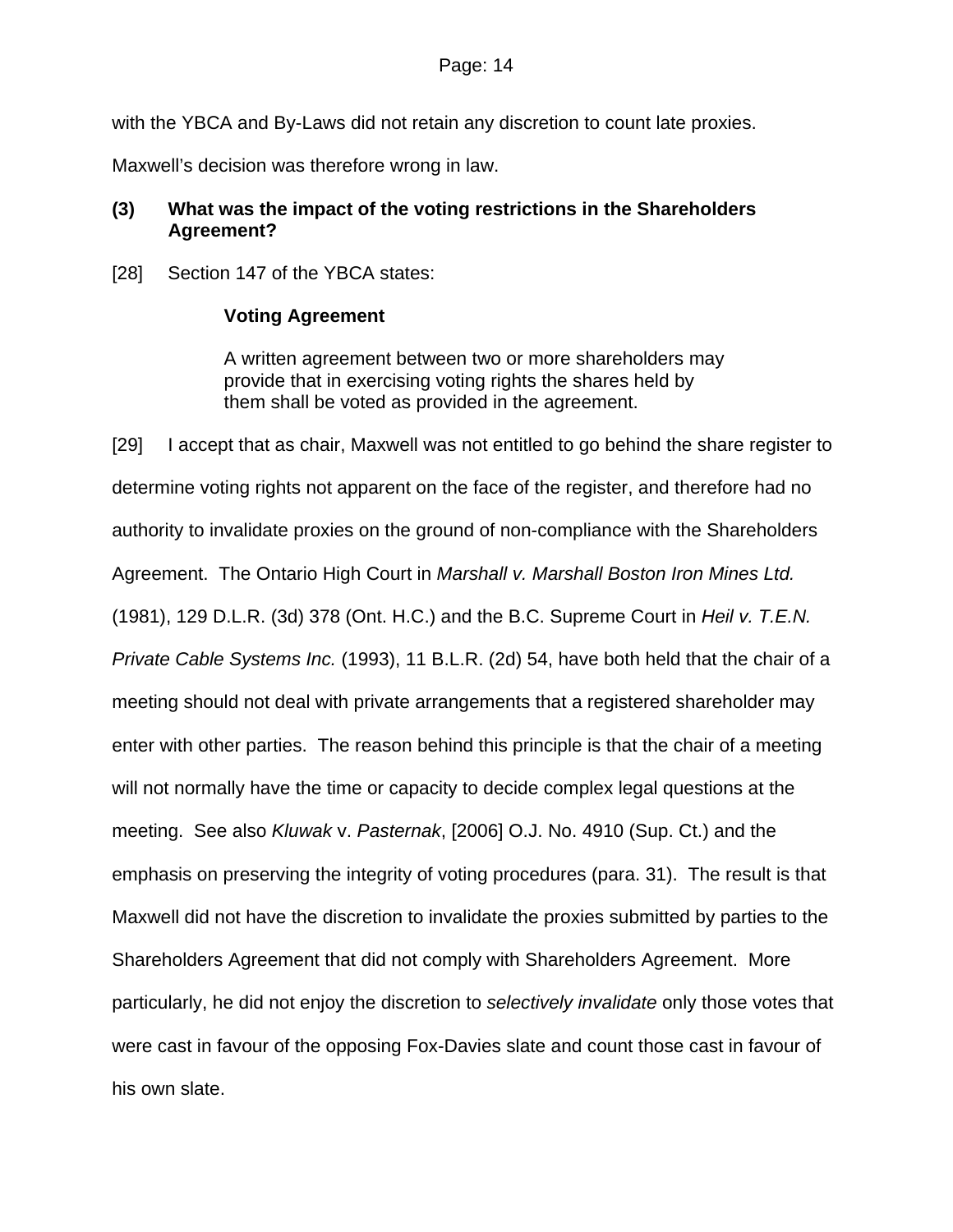#### Page: 15

[30] There are many legal issues associated with the Shareholders Agreement that could not be dealt with by the Chair. These include whether the Shareholders Agreement was still in full force and effect, as there is an obvious argument that the shareholder signatories had abandoned Clause 5.1 of the agreement, or terminated it, questions raised in *Motherwell* v. *Schoof,* [1949] 4 D.L.R. 812 (Alta. S.C.). This arises because the management slate itself did not include all 7 of the individuals listed in 5.1 of the Shareholders Agreement, even though they remained shareholders. Nor was there evidence they had refused to stand.

[31] Further, without adjudicating on the merits, there are arguments as to whether the Shareholders Agreement should have been included in the CEP circular; and whether the rights in 5.1 could be specifically enforced as opposed to there being a damage award.

[32] As to whether this Court would decide these issues on this application, my view is that the question of enforceability of the Shareholders Agreement is a matter essentially between the signatories (see, e.g. *CIPC* v. *Churchill*, 2006 BCSC 1127 at paras. 27 – 38) that would require specific notice to them that the terms were being sought to be enforced by way of mandatory injunction, and there might well be a need for oral evidence, rather than dealing with this in a Chambers setting. I do not consider that any notice given by the Respondents to the shareholders is sufficient to found a declaration that they breached the Shareholders Agreement, nor am I prepared to hold that there is "privity" between the allegedly breaching shareholders and the Petitioner to treat them as if they were formal parties to the litigation. There are too many issues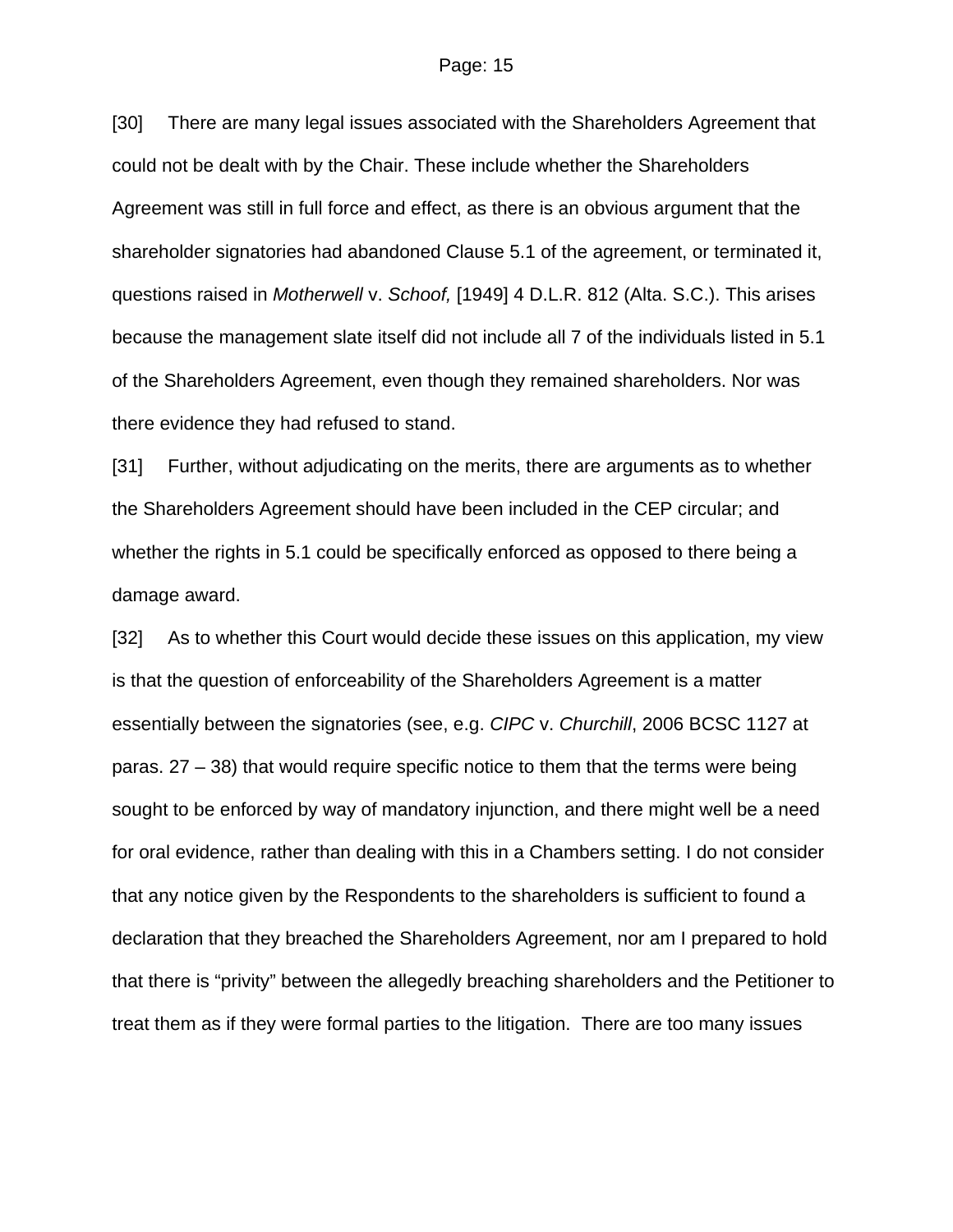outstanding about the Shareholders Agreement to accept the suggestion that the dissident directors be declared elected.

[33] My decision on this point should not be taken as a finding as to whether Maxwell lived up to his responsibilities as chair. The proposition that the chair of a meeting is required to act in a quasi-judicial manner has been modified by the Supreme Court of Canada in *Blair v. Consolidated Enfield Corp.*, [1995] 4 S.C.R. 5, in which Iacobucci J., writing for the Supreme Court of Canada, held at para. 45 that the term "quasi-judicial" is "in a certain sense, inappropriate to describe the duty of a chairman when that chairman is also (as will often be the case in the corporate world) interested in the affairs that are being deliberated before him or her." He described the chair's duty in a slightly different way, stating that "the duty under which chairmen labour is 'one of honesty and fairness to all individual interests, and directed generally toward the best interests of the company'" (para. 47). In assessing whether a chair has met this standard, the court must use a contextual approach and "focus on the actual conduct of the chairman". A chair will therefore be permitted to be interested in the matters before him, but will be in a conflict of interest where he uses the position of chair to further his own agenda. In this case, it is unnecessary to decide whether Maxwell's actions gave rise to a conflict of interest as his decisions were clearly wrong in law and the matter can be decided on that basis. As to whether he should chair the next meeting, it was clear from the record that the Petitioner was highly critical of Maxwell's management skills and wanted him out of a management role. He resisted, and made decisions that benefited his position. He should not be placed in that situation again.